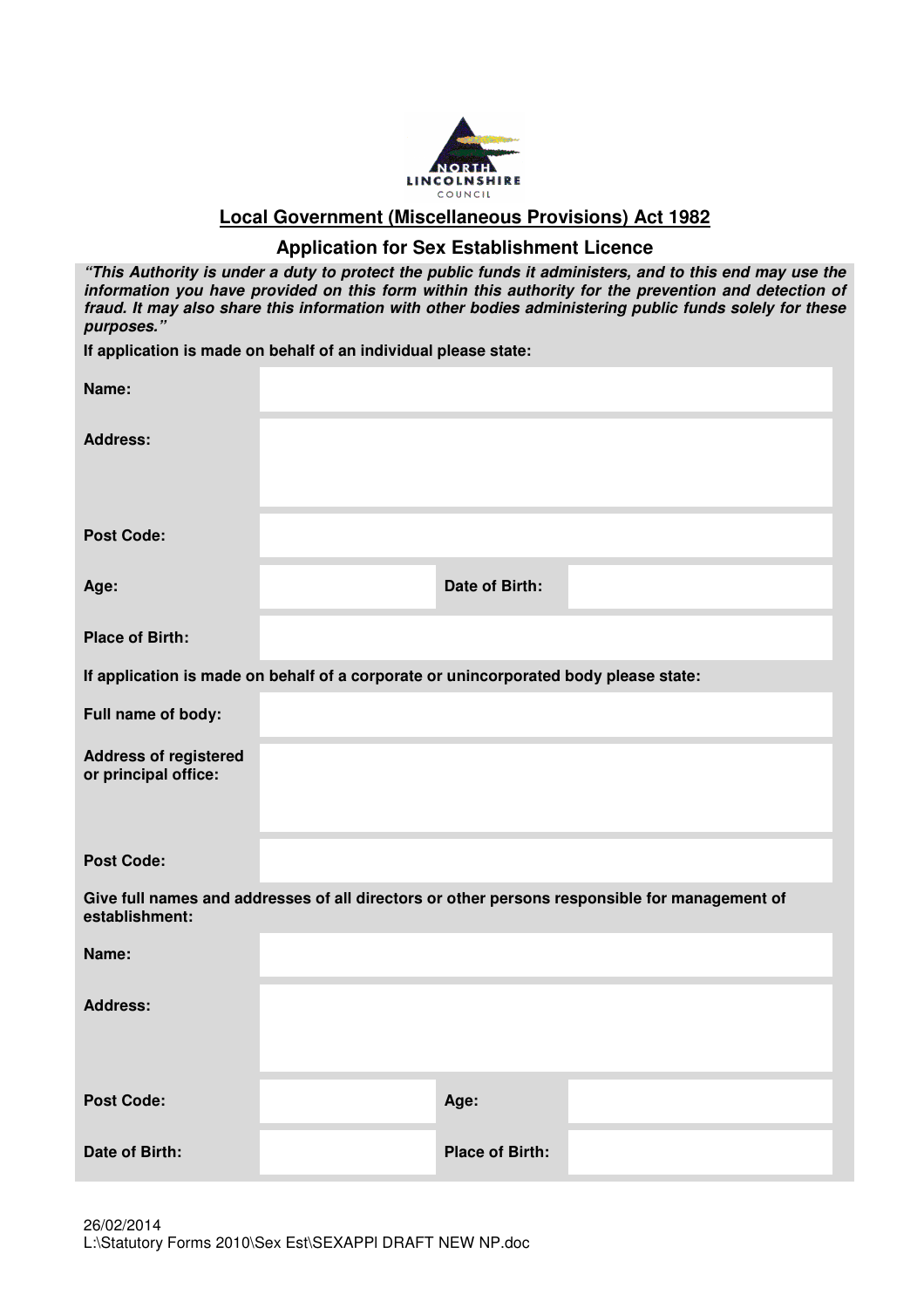| Name:             |                        |  |
|-------------------|------------------------|--|
| <b>Address:</b>   |                        |  |
| <b>Post Code:</b> | Age:                   |  |
| Date of Birth:    | <b>Place of Birth:</b> |  |
| Name:             |                        |  |
| <b>Address:</b>   |                        |  |
|                   |                        |  |
| <b>Post Code:</b> | Age:                   |  |
| Date of Birth:    | <b>Place of Birth:</b> |  |
| Name:             |                        |  |
| <b>Address:</b>   |                        |  |
|                   |                        |  |
| <b>Post Code:</b> | Age:                   |  |
| Date of Birth:    | <b>Place of Birth:</b> |  |
| Name:             |                        |  |
| <b>Address:</b>   |                        |  |
|                   |                        |  |
| <b>Post Code:</b> | Age:                   |  |
| Date of Birth:    | <b>Place of Birth:</b> |  |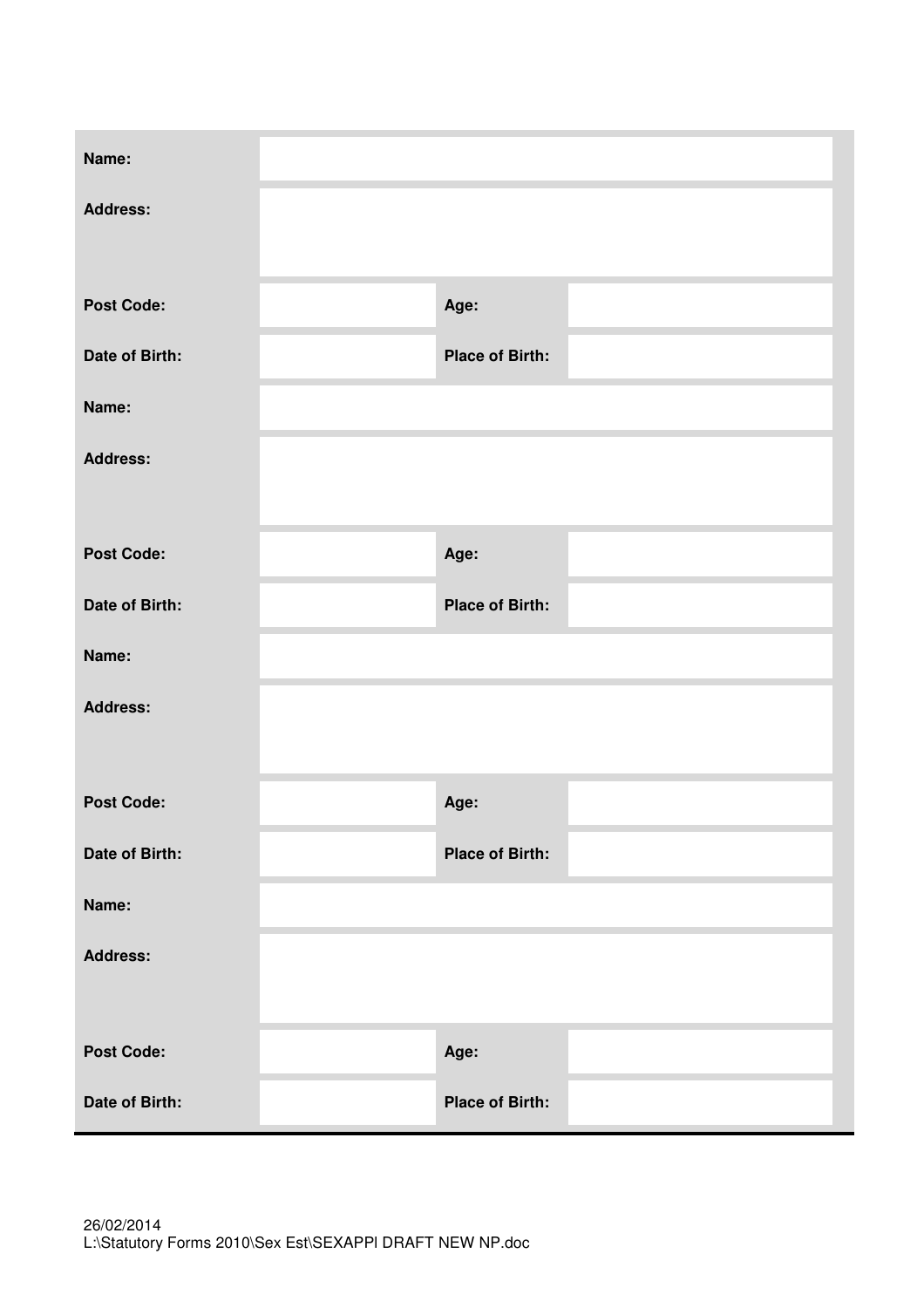| Have you any convictions recorded against you?<br>Or if a body corporate or unincorporated body<br>that body or any of its directors responsible for<br>its management?                                                                                                                                                                                                                                                                                                                                                                                                                                                                         |                                                                                                                                                                                                                                                                                                                                                                                                                                                                       | Yes        |  | <b>No</b>                                          | Please tick $\checkmark$ |
|-------------------------------------------------------------------------------------------------------------------------------------------------------------------------------------------------------------------------------------------------------------------------------------------------------------------------------------------------------------------------------------------------------------------------------------------------------------------------------------------------------------------------------------------------------------------------------------------------------------------------------------------------|-----------------------------------------------------------------------------------------------------------------------------------------------------------------------------------------------------------------------------------------------------------------------------------------------------------------------------------------------------------------------------------------------------------------------------------------------------------------------|------------|--|----------------------------------------------------|--------------------------|
| If so please state- (If renewal, since you last applied for a licence)                                                                                                                                                                                                                                                                                                                                                                                                                                                                                                                                                                          |                                                                                                                                                                                                                                                                                                                                                                                                                                                                       |            |  |                                                    |                          |
| Date of conviction                                                                                                                                                                                                                                                                                                                                                                                                                                                                                                                                                                                                                              | <b>Offence</b>                                                                                                                                                                                                                                                                                                                                                                                                                                                        |            |  | <b>Sentence (including suspended</b><br>sentences) |                          |
|                                                                                                                                                                                                                                                                                                                                                                                                                                                                                                                                                                                                                                                 |                                                                                                                                                                                                                                                                                                                                                                                                                                                                       |            |  | (If no convictions, please enter "Nil")            |                          |
| All convictions must be disclosed<br>(a)                                                                                                                                                                                                                                                                                                                                                                                                                                                                                                                                                                                                        |                                                                                                                                                                                                                                                                                                                                                                                                                                                                       |            |  |                                                    |                          |
| (b)                                                                                                                                                                                                                                                                                                                                                                                                                                                                                                                                                                                                                                             | Spent convictions, as defined below, should not be included.                                                                                                                                                                                                                                                                                                                                                                                                          |            |  |                                                    |                          |
| Sentence:<br>Imprisonment of between 6 months and 21/2 years:<br>Imprisonment of up to 6 months:<br>Borstal training:<br>A fine or other sentence not otherwise covered in this table:<br>Absolute discharge:<br>Probation order, conditional discharge or bind over:<br>Detention Centre Order:<br>Remand home, attendance centre of approved school order:<br>Hospital order under the Mental Health Act:<br>Cashiering, discharge with ignominy or dismissal with disgrace<br>from the Armed Forces:<br>Dismissal from the Armed Forces:<br>Detention:<br>Note: (i) A sentence of more than 21/2 years' imprisonment can never become spent. | <b>Becomes spent after:</b><br>10 years<br>7 years<br>7 years<br>5 years<br>6 months<br>1 year (or until the order expires, whichever is the longer)<br>3 years<br>The period of the order and a further year after the order expires<br>The period of the order and a further 2 years after it expires<br>10 years<br>7 years<br>5 years<br>(ii) If you were under 17 years of age on the date of conviction, please halve the period shown in the right hand column |            |  |                                                    |                          |
| Have you been resident in the United Kingdom<br>throughout a period of six months immediately<br>preceding the date of this application?                                                                                                                                                                                                                                                                                                                                                                                                                                                                                                        |                                                                                                                                                                                                                                                                                                                                                                                                                                                                       | Yes        |  | No                                                 |                          |
| If the application is made on behalf of a body<br>corporate is that body incorporated in the United<br>Kingdom?                                                                                                                                                                                                                                                                                                                                                                                                                                                                                                                                 |                                                                                                                                                                                                                                                                                                                                                                                                                                                                       | <b>Yes</b> |  | <b>No</b>                                          |                          |
| Premises desired to be used as a sex establishment                                                                                                                                                                                                                                                                                                                                                                                                                                                                                                                                                                                              |                                                                                                                                                                                                                                                                                                                                                                                                                                                                       |            |  |                                                    |                          |
| <b>Address</b>                                                                                                                                                                                                                                                                                                                                                                                                                                                                                                                                                                                                                                  |                                                                                                                                                                                                                                                                                                                                                                                                                                                                       |            |  |                                                    |                          |
| <b>Post Code</b>                                                                                                                                                                                                                                                                                                                                                                                                                                                                                                                                                                                                                                |                                                                                                                                                                                                                                                                                                                                                                                                                                                                       |            |  |                                                    |                          |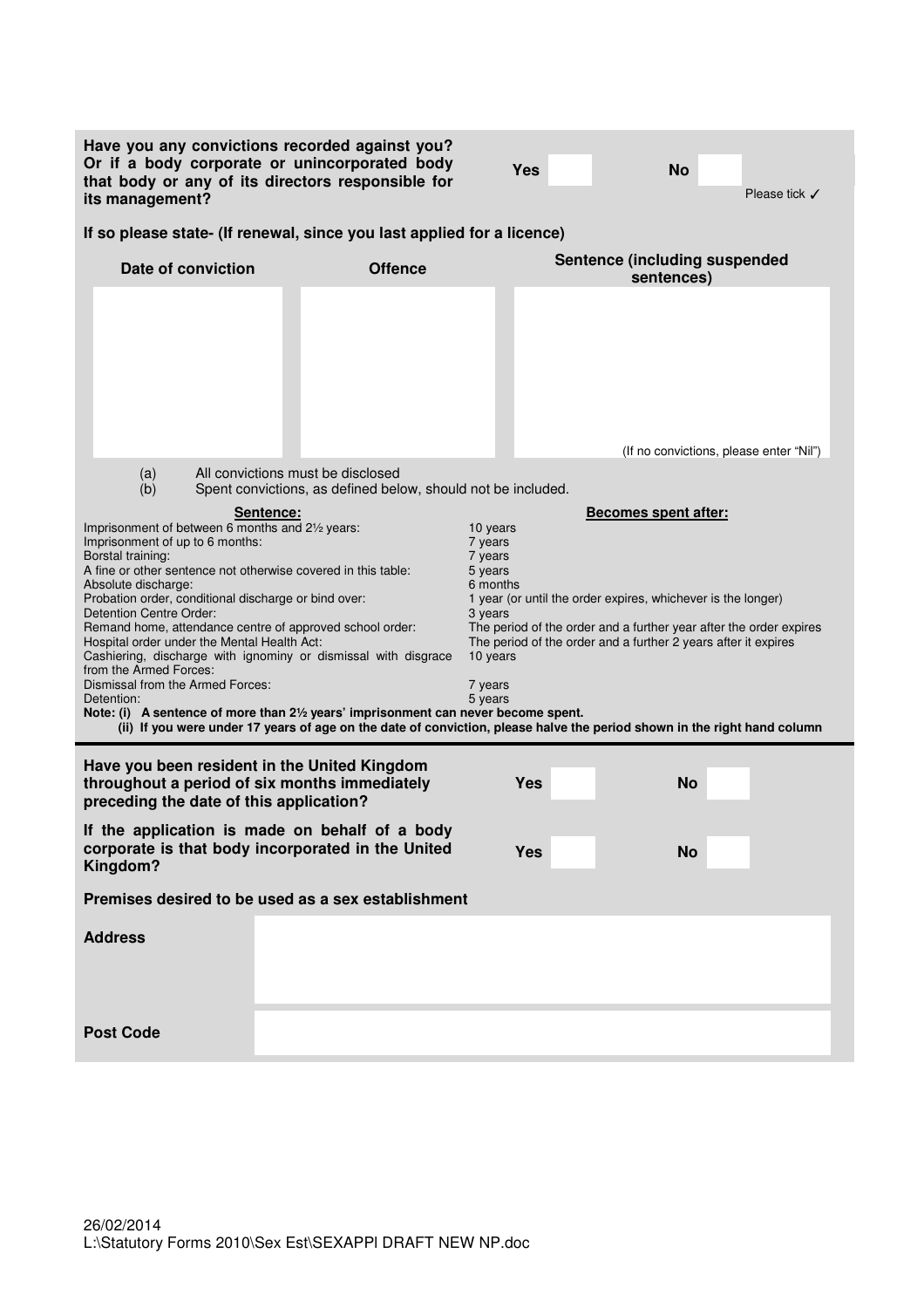| If this application relates to a vehicle/vessel/stall give description and state where it is to be used as a<br>sex establishment |                   |           |  |  |  |
|-----------------------------------------------------------------------------------------------------------------------------------|-------------------|-----------|--|--|--|
|                                                                                                                                   |                   |           |  |  |  |
| I wish to trade on the following days, between the stated hours:                                                                  |                   |           |  |  |  |
| <b>Time from</b>                                                                                                                  | <b>Time until</b> |           |  |  |  |
| <b>Monday</b>                                                                                                                     |                   |           |  |  |  |
| <b>Tuesday</b>                                                                                                                    |                   |           |  |  |  |
| Wednesday                                                                                                                         |                   |           |  |  |  |
| <b>Thursday</b>                                                                                                                   |                   |           |  |  |  |
| Friday                                                                                                                            |                   |           |  |  |  |
| <b>Saturday</b>                                                                                                                   |                   |           |  |  |  |
| <b>Sunday</b>                                                                                                                     |                   |           |  |  |  |
| Are the premises to be used as a sex shop?                                                                                        | <b>Yes</b>        | <b>No</b> |  |  |  |
| Are the premises to be used as a sex cinema?                                                                                      | Yes               | <b>No</b> |  |  |  |
| Are the premises to be used as a sex encounter<br>establishment?                                                                  | Yes               | <b>No</b> |  |  |  |
| Are you (or, if a corporate or unincorporated<br>body, that body) disqualified from holding a<br>licence for a sex establishment? | <b>Yes</b>        | <b>No</b> |  |  |  |
| Have you ever been refused a licence for a sex<br>establishment?                                                                  | Yes               | <b>No</b> |  |  |  |
| If yes please give details                                                                                                        |                   |           |  |  |  |
|                                                                                                                                   |                   |           |  |  |  |